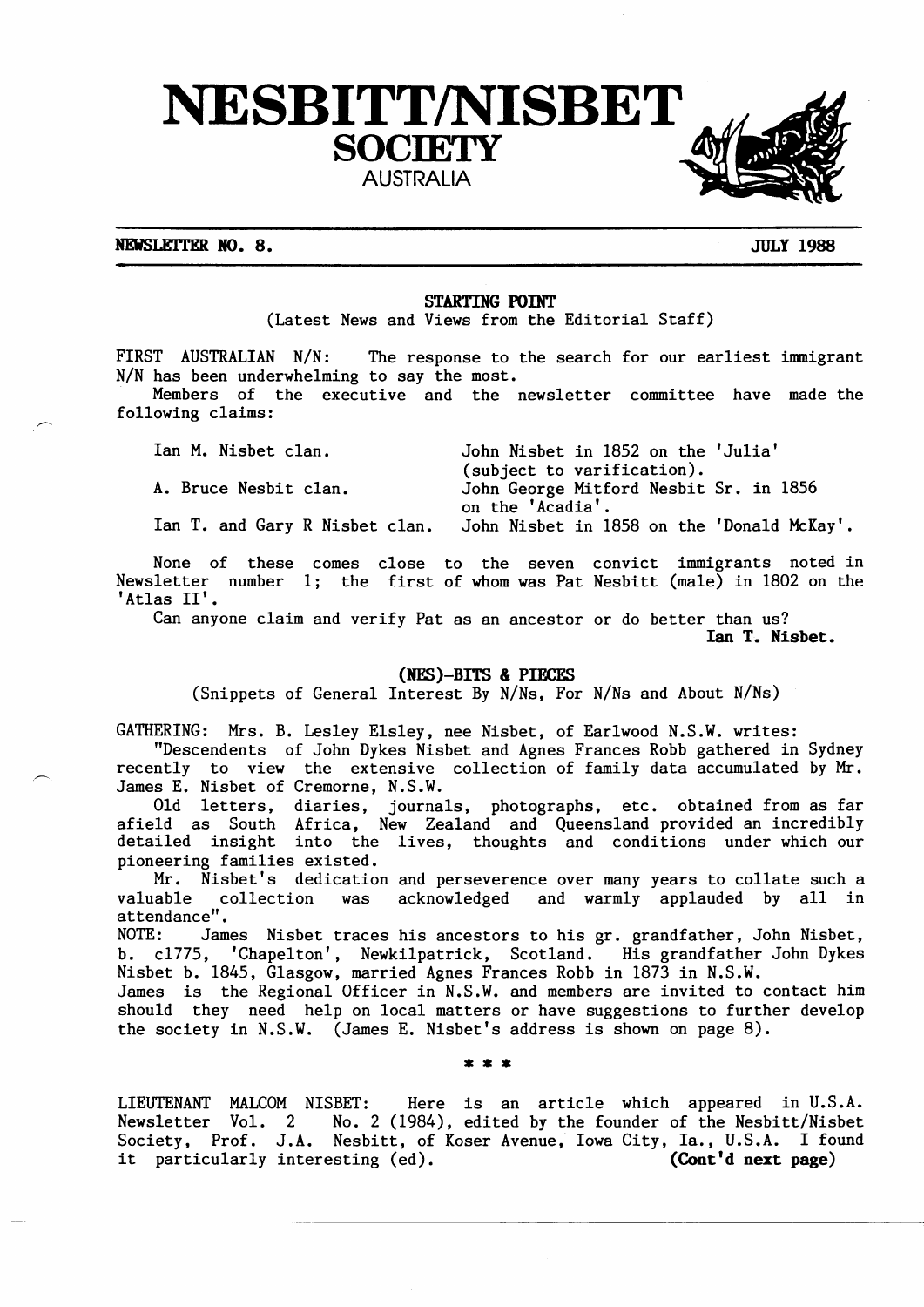Lieutenant Malcom Nisbet, killed in the Flushing Battle 1944, is remembered in 1974.

The Sunday Express carried the following item on June 9, 1974.

"Amid the guns a hero played the piano. The townspeople of battle-to Flushing could hardly believe their ears when, during a lull in the fight for the Dutch port, the sound of piano music wafted out from a shell-scarred building. In the eerie silence after the crashing din of battle came the calm In the eerie silence after the crashing din of battle came the calm sad nelody of the tune, Broken Blossons.

inat was hearly thirty years ago. But the people of Flushing have not<br>forgotten the sound of the piano that gave them hope when their town was being That was nearly thirty years ago. But the people of Flushing have not ravaged by battle. And when they celebrate the 3Oth anniversary of the Liberation of Flushing in November they would like the relatives of the young British officer who played the piano to join them.

The young man was Second Lieutenant Malcom Nisbet, age 22. The battle of<br>Flushing was his first action - and his last. He was given command of No. 13 The young man was Second Lieutenant Malcom Nisbet, age 22. The battle of Platoon of '0' Company of the 4th Battalion of the King's Own Scottish Borderers.

Astonished: On the night of November 1, 1944, having crossed the River Scheldt, he was fighting his way through the docks when he and his platoon reached the house of butcher Ko de Visser. In the front room they found a grand piano. When a 1u11 in the fighting came, Lieutenant Nisbet astonished his comrades with a rendition of Broken Blossoms. From then on, during 1ulls in the fighting, the 200 Dutch remaining in the town, the British and the<br>German soldiers, were treated to a musical interlude. The following day German soldiers, were treated to a musical interlude. Lieutenant Nisbet was killed.

Major Richard Hill, assistant regimental secretary of the King's $0$ wn Scottish Borderers said, 'We will try to trace any relatives of Second Lieutenant Nisbet. Our 01d Conrades Assoclation has plans to go to Flushing in November'".

And so the young officer is still remembered in 1988, 44 years on.

+\*\*

THE ENGLISH AUTHOR, ROY CONYERS NESBIT: The report 'Amy, the Riddle is Solved' by Geoffrey Levy which appeared in the Melbourne Sun Jan., 9. 1988 referring to an article by Roy Nesbit struck a cord in my memory which sent me searching through ny files. I remenbered receiving a letter from a John Kenard Nesbit in England which included numerous pages relating to N/N BDMs in various parishes of Northumberland England, compiled by his brother Roy. Some of the sheets were signed Roy  $E$ . Nesbit and in John K. Nesbit's covering letter he had mentioned that his brother's second given name was Conyers.

With these clues I visited Collin's Bookshop which revealed that the author was indeed the brother of John K. Nesbit of Sutton Coldfield, West Midland, England, who wrote to me in April 1985.

The Amy of whom he writes is Amy Johnson a famous English flyer who in 1930 flew her flimsy Gipsy Moth solo from England to Australia in 19 days; the first woman to accomplish the feat.

Mystery and rumour surrounded her death in a plane crash on Jan. 1, 1941 vhich tarnished the Any Johnson legend. Roy Conyers Nesbit, the aeronautical historian and author has pieced together the facts for the highly regarded periodical 'Aeroplane Monthly'. For once the belated truth about a dead hero wipes away the mud with 1ogic, reason and research of infinite value. This, when it is fashionable and profitable to dig only for dirt.

John Kenard Nesbit writes of his brother: "Roy was born in 1921, educated at Wanstead County High School, London, and served with the R.A.F. from 1939 to 1946, being commissioned in 1941. He was a navigator in light bomber aircraft and flew in 49 operations. He was demobilized as a Flight Lieutenant and was nentioned in despatches

(Cont'd next page)

^

2 .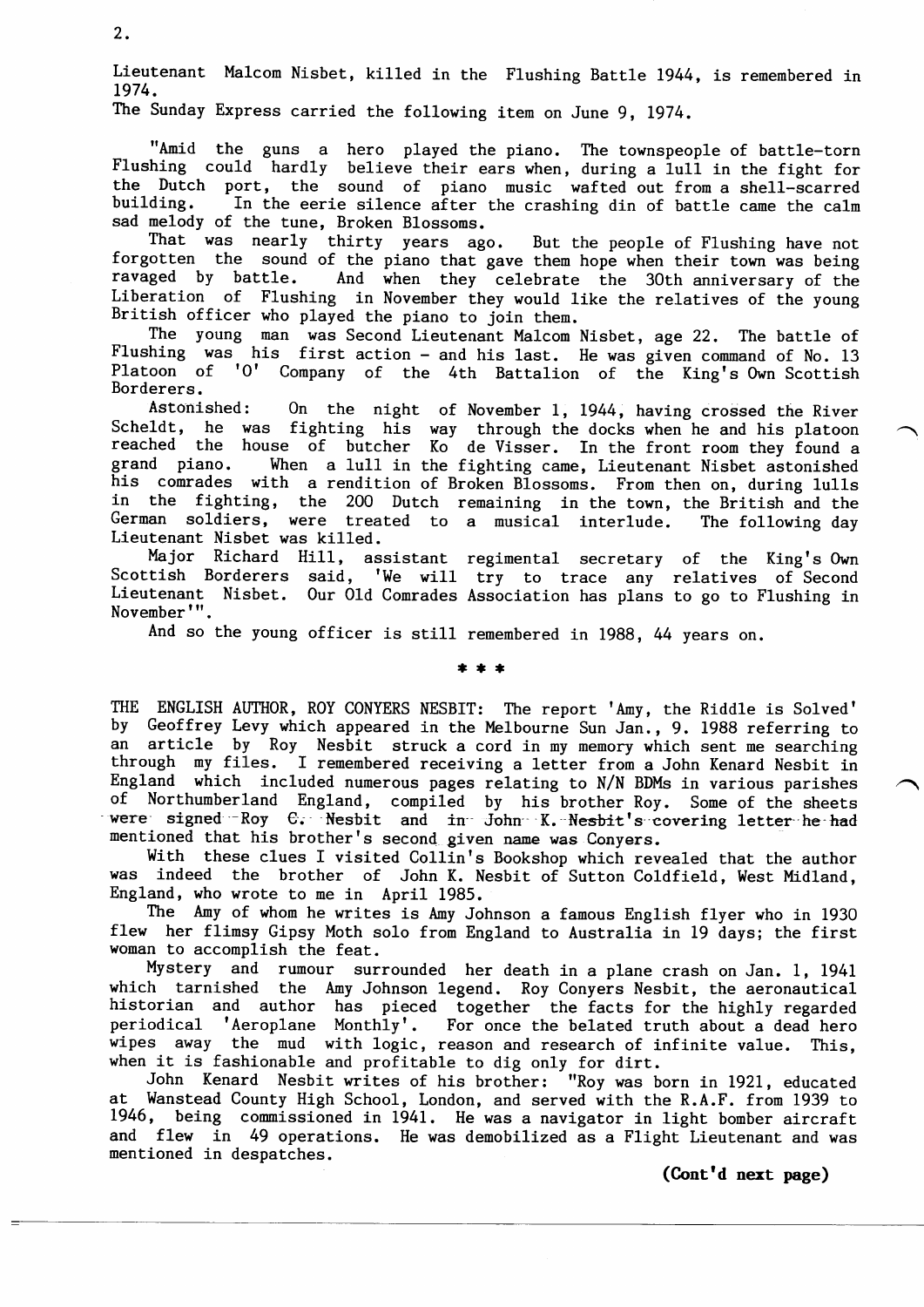In 1950 he obtained a B.Sc. (Econ) with Honours second class at the London School of Economics and after a post-graduate course in Business Administration went into industry, eventually in 1967 becoming managing director of Eltain Ltd., clothing manufacturers.

His investigative work started some years ago when delving into family history. When he started compiling his memoirs it snowballed into a number of articles for 'Aeroplane Monthly' and they became a book 'Woe to the Unwary', published by Kimber. Because of his hitherto concealed talent he was encouraged to do more. To this stage he has written six books. Another book 'Failed to Return', not released yet, will include the researches into the loss of Glen Miller and Amy Johnson. He has also completed 25 articles for English, French and German magazines.

Roy is now retired and living in Swindon. His time is devoted to his writing and intensive research, the thoroughness of which has earned him considerable respect. He is currently President of the Beaufort Aircrews Reunion in the U.K.

Roy's nephew, Peter who designed the covers to the books published by Kimber, London, is a graphics artist and is considering emigrating to Australia. He has no relatives here." The extended of the extent of the Editor.

\*\*\*

EUCALYPTUS, ESSENCE 0F AUSTRALIA: A book of this name by Des Shiel, which describes the story of the Eucalytpus oil industry in Australia, mentions the names F. and W. Nisbet as distillers in the Tarnagulla region in the 1920s.

The two men in question are in fact Frank and Bill Nisbet who operated a Eucalyptus oil sti1l near their property at Woolshed Flat just north of Wedderburn. The still, although a little run down these-days, is sti operational and is run on an irregular basis by Bill's sons Les and Eric Nisbet of Wedderburn. They are true Eucalyptus devotees, who will tell you the oil has hundreds of uses - from clearing a blocked nose to cleaning out your car's radiator. **Ian T, Nisbet.** The set of the set of the set of the set of the set of the set of the set of the set of the set of the set of the set of the set of the set of the set of the set of the set of the set of the set

#### \*\*\*

MOUNT NISBET in Papua New Guinea is situated approximately 40 km S.S.E. of Kokoda and 19 km S.E of Templeton's Crossing on the Kokoda Trail.

It is in the area referred to as "The Gap" which would be familiar to soldiers who fought on the Kokoda Trail during W.W. II and pilots of the U.S.A.F. and R.A.A.F. who flew "The Gap" to Port Moresby from Buna and Gona and all points north on bombing raids and the evacuation of-wounded.It-was<br>possible to fly-through "The-Gap" only-when-weather-permitted.More-often-than not heavy mist and fog made flying very dangerous. I have not been able to ascertain the person after whom the mountain is named, perhaps a member can enlighten us.

Material by Dot Nesbit of Ascot Vale, Victoria.

## SOCIETY NEWS

The Society's membership drive continues with success. Our numbers have struck 116 paid up members with the addition of the following 16 members.

NEW MEMBERS FOR 1987-88.

BARTH, John, 15 Duke St., Ashburton, 3L47, Vic. ROLINSON, Raymond N., 28 Coronation Ave., Mosman, 2088, N.S.W. NISBET, Karen E., L9 Nethercote Dr., Mt. Waverley, 3149, Vic. WALSH, Mrs. Sue, P.0. Box I34, Charlton, 3525, Vic. LARMOUR, W.A. (Bill), "Longview", Buckrabanyule, 3525, Vic. NISBET, Alan W., 11 Bond St., Bellambi, 2518, N.S.W. (Cont'd next page)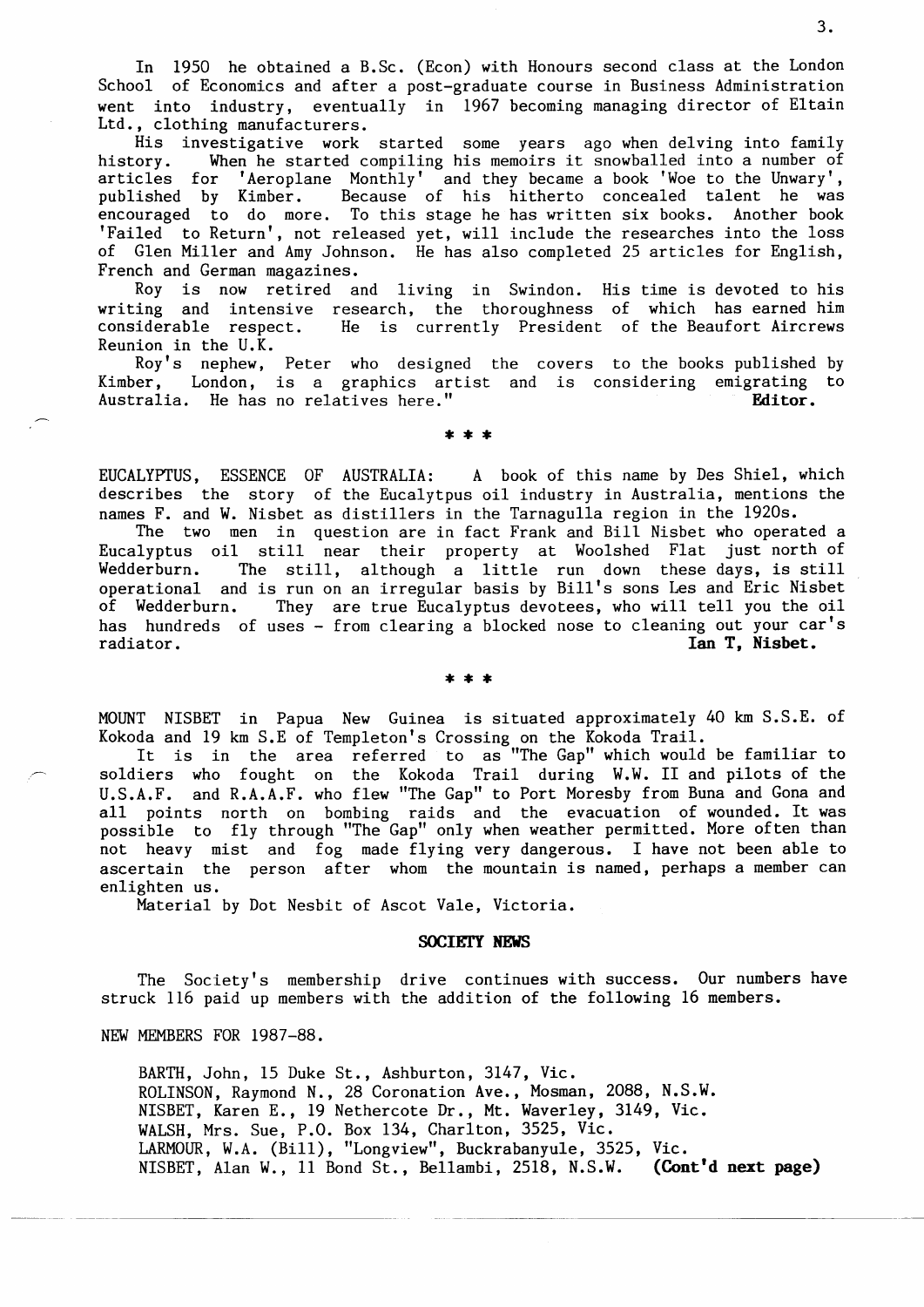NESBITT, Robin K. & Peter J., 7 Acacia Ave., Casino, 2470, N.S.W. RALLS, Mrs. Glenys, P.O. Box 262, Trafalgar, 3824, Vic. WALLACE, Mrs. Isabelle, 29 Wedge St., Benalla, 3672, Vic. REA, Mrs. Doris, Fl 3/67 Boronia St., Sawtell, 2452, N.S.W. PRELL, Coral V., Helmut & Gerald Karl, 12 Gordons Rd., Lower Templestowe, 3107, Vic. NISBET, James, 6 Maple Street, Belrose, 2085, N.S.W. DIMATTINA, Maree, 4 Roselea Street, Box Hill North, 3129, Vic. NESBITT, Donald R., 47 Paxton St., Frenchs Forest, 2086, N.S.W. GREEN, Any & Doug, RSD Romsey, 3434, Vic, NISBET, Mark W., c/o Post Office, yolla, 7325, Tas. We take this opportunity to welcome them to our clan and encourage them to make use of not only our newsletter but all services.<br>We would also encourage all members to a

also encourage all members to actively recruit potential kin/clansmen (oops! clanspersons) so that continued development of our society is ensured. Gary R. Nisbet.

## **NOTICE** ANNUAL GENERAL MEETING

The Annual General Meeting will be held on Friday 16th September 1988, at 26 Walnut Road, North Balwyn, Victoria, commencing at 8 p.m. The business will include: A Report from the Executive. The Financial Report for the Year ended 31st August, 1988. Election of Office-Bearers. Fixation of the Annual Subscription for 1989. (The Executive recommends that the Annual Subscription continue at \$12.00)

Members who are unable to attend are invited to send any relevant comments or suggestions on the activities of the Society to me. Ian M. Nisbet.

> Hawasan feast bu  $\frac{1}{2}$

EVENING WITH SPEAKER: A small group attended a meeting at the home of Ian and Lesley Nisbet at 1 St. Johns Parade, Kew on 20th May.

The president, Ian M. Nisbet, gave a brief address and outlined the progress made by the society over the past year, after which the secretary, Ian G. Nisbet, introduced our speaker for the evening, Mr. Kevin Richardson, of Glen Iris.

Kevin is the secretary of the Descendants of Convicts Group, a sub group of the Victorian Genealogical Society, and vice president of the First Fleet Fellowship. He gave an interesting talk, based on knowledge he had gained while researching his family history. He can claim six convicts among his ancestors. The most serious crime committed by any of them was 'stealing a  $sheep'.$ I was surprised to learn that there are 500 Victorian members and 3000 N.S.W. members of the First Fleet Fellowship (people who can trace their ancestry back to the First Fleet).

Supper, provided by the Social Committee, and wine tasting followed to wine-d up a pleasant evening.

Many thanks to our Social Committee and Ian and Lesley. **Editor.**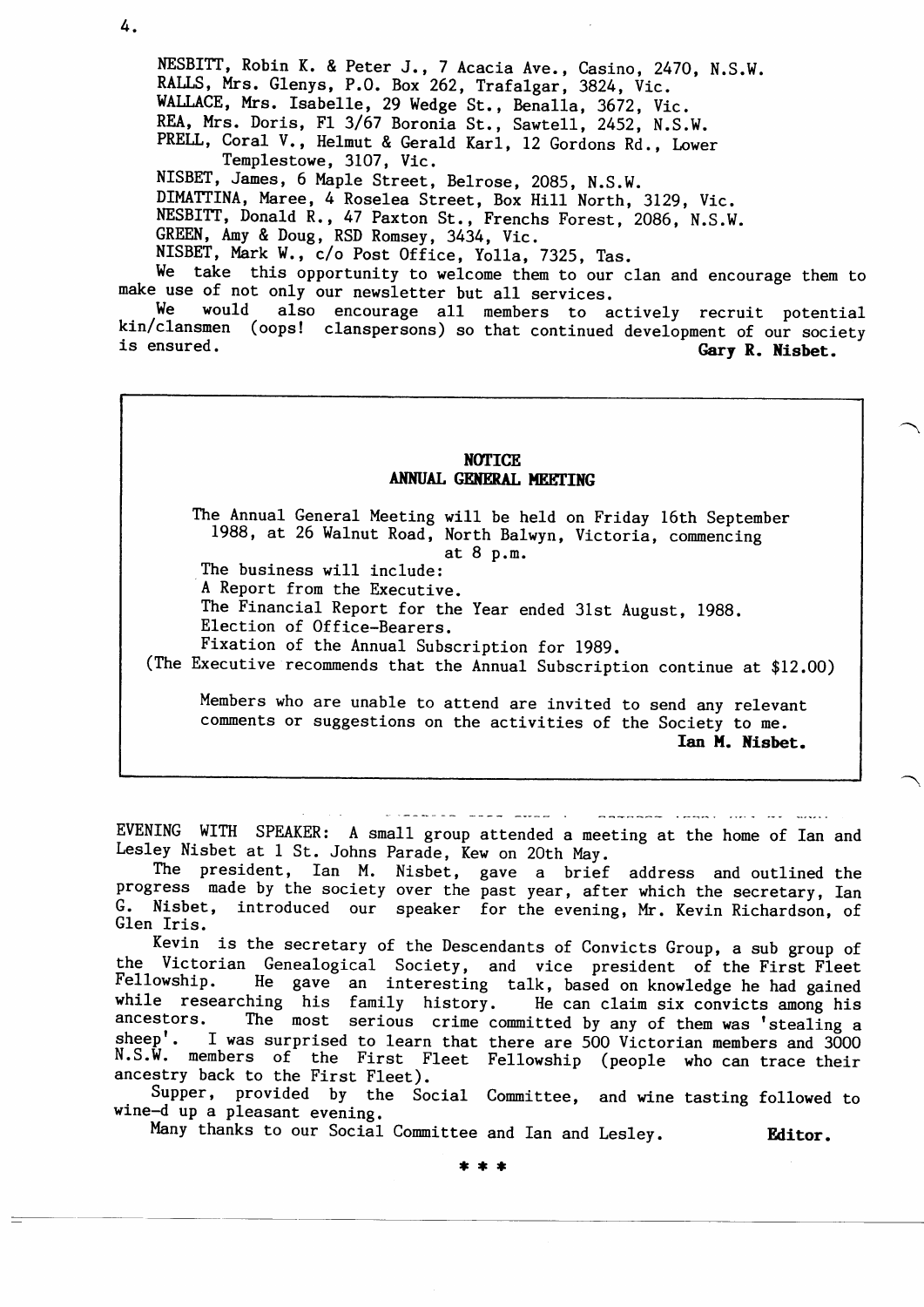PRESS RELEASE: A memorable gathering took place at Ferniehirst Castle on Saturday, 28 May, 1988.

Some years ago the Nesbitt/ Nisbet Society was formed, and branches have developed in the U.S.A. and Australia. A Gathering has been held every year, but this is the first occasion it has been held on the border, the area from which this Clan came originally and a few miles from the village of Nisbet.

Ferniehirst Castle has been restored recently by Lord Lothian: it was built in 1598 and is a perfect example of a frontier fortress. Lord Lothian's skilfull restoration and nagnificent portraits of historic figures made the Great Hall a perfect setting for such an occasion. The paintings include original portraits of Mary Queen of Scots and James vI.

The Gathering was arranged by the President of the Society, Richard Kerr-Nesbitt.

The Provost of Jedburgh (George Jeffrys) opened the Gathering by welcoming the 75 guests on behalf of the Town.

The programme included 'Discussion Groups' examining ways and means of developing the Society's activities.

A splendid lunch followed (provided by the well known caterer, Michae Wares) which was in turn followed by a talk by the author Patrick Delaforce on his book which covers the life of Francis Nisbet who became Lady Nelson Duchess of Bronte.

The Annual General Meeting was then held after which the guests were able to explore the grounds, the Border Clan Centre and the museum of the Kerr<br>family history.<br>**Richard Kerr-Neshitt**. Richard Kerr-Nesbitt.

## FEATURE ARTICLE

(This section is for full length articles of general interest)

Many nembers, when filling in their questionnaire requested articles fron the N.A. and U.K. Newsletter. This interesting article by Miss Andrina Nisbet of Altona, Mid Yell, Shetland, appeared in the Spring 1988 edtion of the N.A. and U.K. N/N Society Newsletter.

## NISBETS OF SHETLAND

In the late 1960s, I suddenly got the urge to try to trace my family tree and despite comments from my father as to what I might discover, I started to look in the local records. I have been searching ever since.

I was lucky in many ways as Shetland is a distinct area with separate records, and my main research was mainly on one island - Yell. I had surmised that as Nisbet was quite an unusual name in Shetland and only appeared in two Yell and Unst, I would find it of recent origin. (There was also a rumor of fleeing Jacobites) !

Imagine my surprise to discover there had been a Nisbet in Yell in 1538. Among the records of the Earldom of Orkney was a decree by a Court held in Yell, later confirmed by the King's Court of Bergen. This decree was signed by Rolf Nesbet lawrightman in Yell. (A lawrightman was an official mainly charged to look after weights and measures, but who also officiated at courts for the Lawman). Who Rolf Nesbet was or where he came from I have never managed to Who Rolf Nesbet was or where he came from I have never managed to find out.

In 1544, John of Neysbyth was a signatory to a land conveyance document and he used his own seal.

In the 1570s several Nisbets are mentioned - Peter and John, (possibly the same John) and their fanilies, Ninian Nisbet who nay have been their father, David Nisbet Burgess of Bergen who nay be another brother, and Sunniva who was a daughter of Ninian.

(Cont'd next page)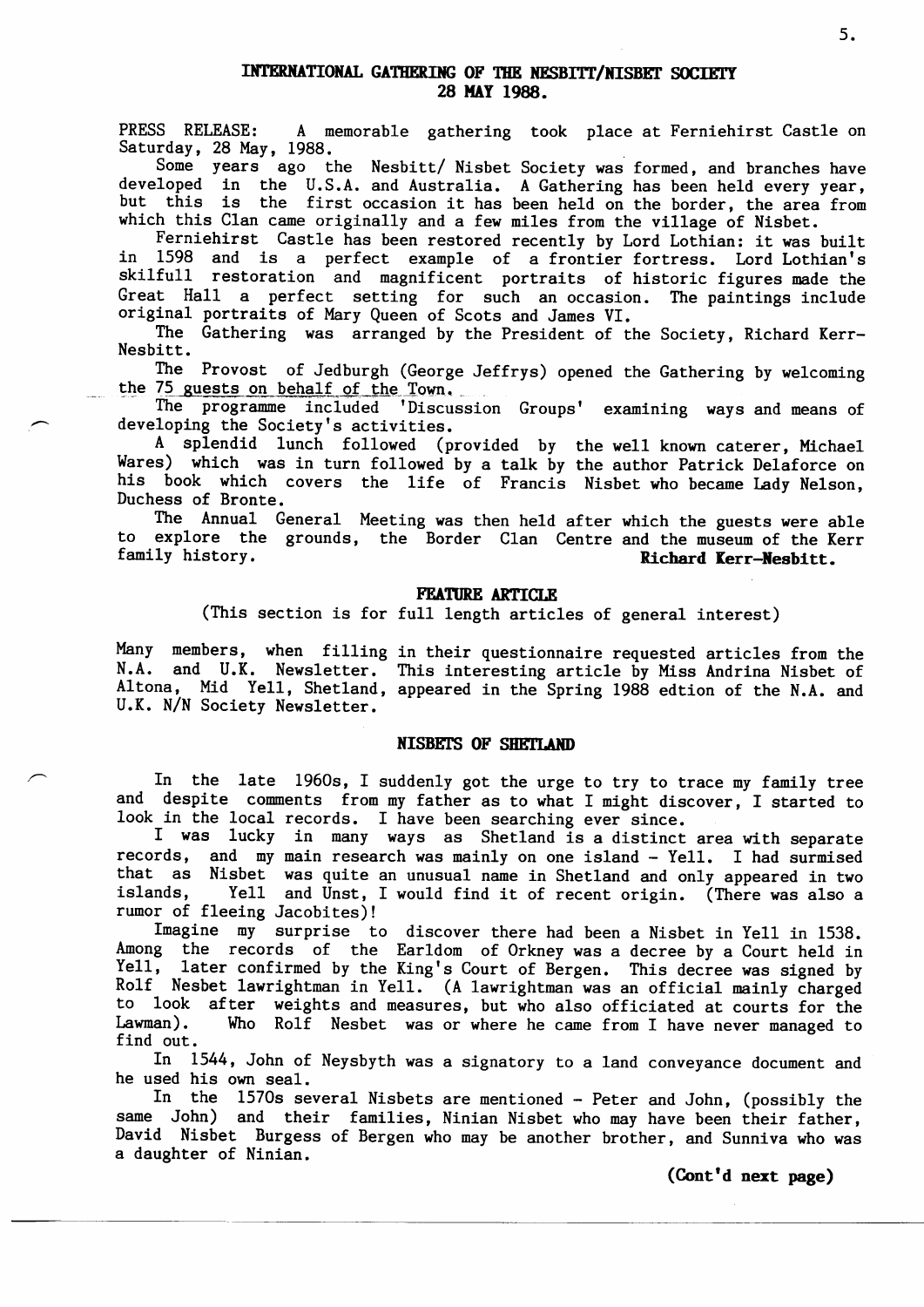Peter Nisbet of Kirkabister, Yell, is very well documented. He bought and sold 1and, appeared in lawsuits, signed deeds and left a very detailed will. He was married  $3$  times and had a total of 15 children. He died on August 1, 1603. His will was disputed, as the children of his first two marriages claimed he had left too much to his third family. However, it seems to have been amicably settled and, according to the law. all his children got their share.

He was quite well off for the time. Besides his land and animals, he had a large amount of household goods, including 3 beds, 7 bolsters and a feather bed. He also left a silver belt, a silver cross, 2 silver spoons, a silver whistle, a pair of silver clasps, a gun and a sword and 11 "angell nobills" and 16  $"dollours"$ .

For the next 60 years or so the Nisbets -- all Peter's descendants remained one of the leading families on the island. They are stated to be the last people to trade direct with Norway. There were also some Nisbets on the neighbouring island of Unst  $-$  possibly a branch of the same family.

From about 1660 until 1770, very little is known of the individuals in Shetland as records are poor. This is the time when Scots lairds and ministers seized land, most illegally. The Nisbets began the period as landowners and ended it as poor tennants.

I trace my family branch to a Peter Nisbet born about 1771; and in fact, all present-day Yell Nisbets are descended from him. There were other families of Nisbets, but they have either died or emigrated. My future research ambitions are:

- 1. To fill in the gap between the 1600s and I77I. Pretty impossible !
- 2. To trace a John Nisbet born 1826 who disappeared after 1851. I thinl he may have emigrated.
- 3. To trace the Bergen connection of the 1500s.
- 4. To find out where the Shetland Nisbets came from.

It will probably take the rest of my life!

Andrina Nisbet.

#### WANTED

## (Member's Searches)

NESBITT, Alexander, b. 1821, native of Maynooth, place of residence in 1837, Berwick-on-Tweed, Scotland. Arrfved N.S.W. 1837 on John I<del>I; m. Martha-Baker</del>-1845 at St. Peters Church, Campbelltown, N.S.W. Alexander and Martha had l children and lived at Spring Terrace (Millthorpe) near Orange N.S.W.

Contact Mrs. Robyn Nesbitt, 7 Acacia Avenue, Casino, 2470, N.S.W.

#### \*\*\*

NISBET, John, (b. 1907, Scotland), m. Myra Aileen Boxall (b. 1913), in 1932 at Hobart, Tasmania. The marriage was disolved in I94I. John Nisbet served on H.M.A.S. Dateshen which Mrs. Tucker believes was sunk during World War II.

Mrs. Tucker (a non member) who wrote to me recently stated that she has only vague memories of her father and said "for many years I have wished to<br> know any information of him".

Contact Mrs. Betty A. Tucker, 3 Aerodrome Road, St. Helens, 7216, Tasmania.

\*\*\*

NESBITT: Antecedents of John Nesbitt born c1840 Co. Kilkenny, son of Willian and Catherine (nee Farrell) Nesbitt. Arrived Australia c1863. Married at next page)

6 .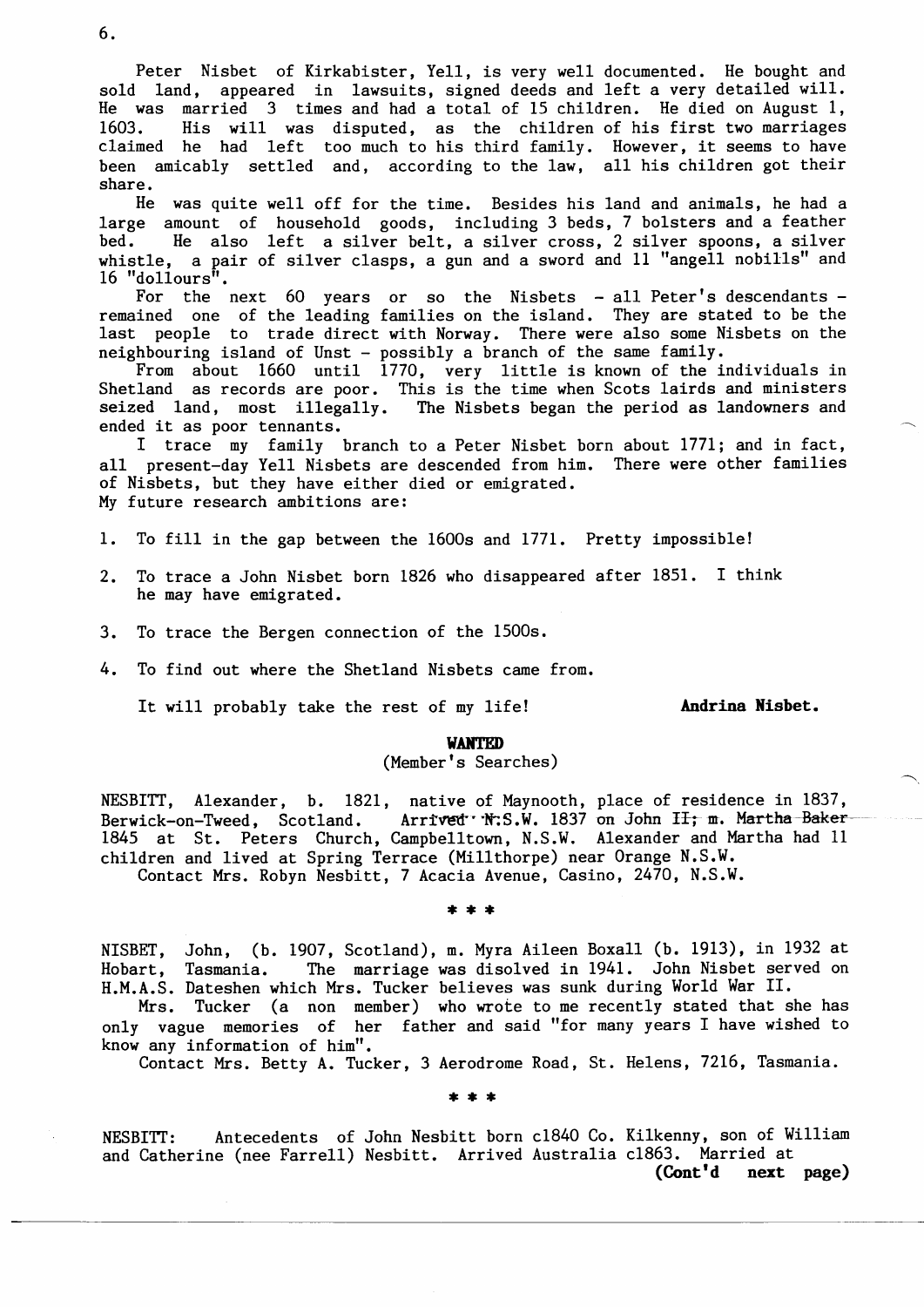\*\*\*

ANY succESS? we would like to know if enrries in the WANTED section have been fruitful. As the name and address of the contact person is published, correspondence is generally direct and we are often unaware of any successes Please let us know of any links which have been made by writing to the secretary, Ian G. Nisbet.

## **FOUND**

WHOSE ANCESTOR: Tom Nesbitt (c1829-1910), a Scotsman and an accomplished cabinet-maker was engaged in the extension to the Wonnangatta Station homestead which was extended from five rooms to fourteen, about 1880.

He proved to have been a master craftsman whose skills were to be seen in the many items he made for the owner Mr. Bryce. A Card Box, 12" x 4" x 3" deep with a  $1$ " deep lid was a masterpiece with all eight corners faultless mitred. The lid, which had holes drilled for cribbage was embellished with black and white inlays between the cribbage holes.

The doors in the extension were well made by Nesbitt and fitted with store locks, whereas those of the first section were roughly made with latch-string catches.

Locally grown blackwood was used for the furniture amongst which was a three door wardrobe to ceiling height with a large drawer at the base.

Sideboard, tables, chairs and ottomans were executed with rare care and skill, with embellished designs of scrolls and whorles.

Imagine the value of such items of their quality on today's market.

Note: Wonnangatta Station was situated in Northern Gippsland on the Wonnagatta River on a bearing of 15 degrees S.E. of Mansfield at the junctio of the Wonnangatta and Conglomerate Rivers.

Material from the book, "The History of Wonnangatta Station," by Wallace Malcom Mortimer was supplied by Colin and Dot Nesbit of Ascot Vale, Melbourne, Victoria.

#### **OBITUARY**

Mrs. Gwen Nisbet, M.B.E.: It is with regret that, we note the death of Gwen Nisbet on May 13th, 1988.

A memorial service was held at St. John's Anglican Church, Camberwell on May 19th after a private funeral. A large number of people were present at the service, including several  $N/N$  members. Gwen and her husband Kenneth (dec.) were foundation members of the society and both took an active interest in the society. Gwen was the mother of Gavin, foundation treasurer, and member Mrs Gwen was the mother of Gavin, foundation treasurer, and member, Mrs. Barbara Leslie.

An article outlining Gwen's activities in the music world was featured in newsletter number 5.

## SIOP PRESS

BIRTH: We have great pleasure in announcing the arrival of yet another N/N<br>member. Peter and Gail (Rawson) Neshit of Keilor Victoria are the banny Peter and Gail (Rawson) Nesbit of Keilor, Victoria, are the happy parents of a baby boy, Christopher Scott. Christopher, who weighed in at 4.05 Kg (8 1bs 13 ozs), arrived on the 25th June at the Essendon Maternity Hospital.

Peter and Gail can now add another generation to their Nesbit Family Tree.